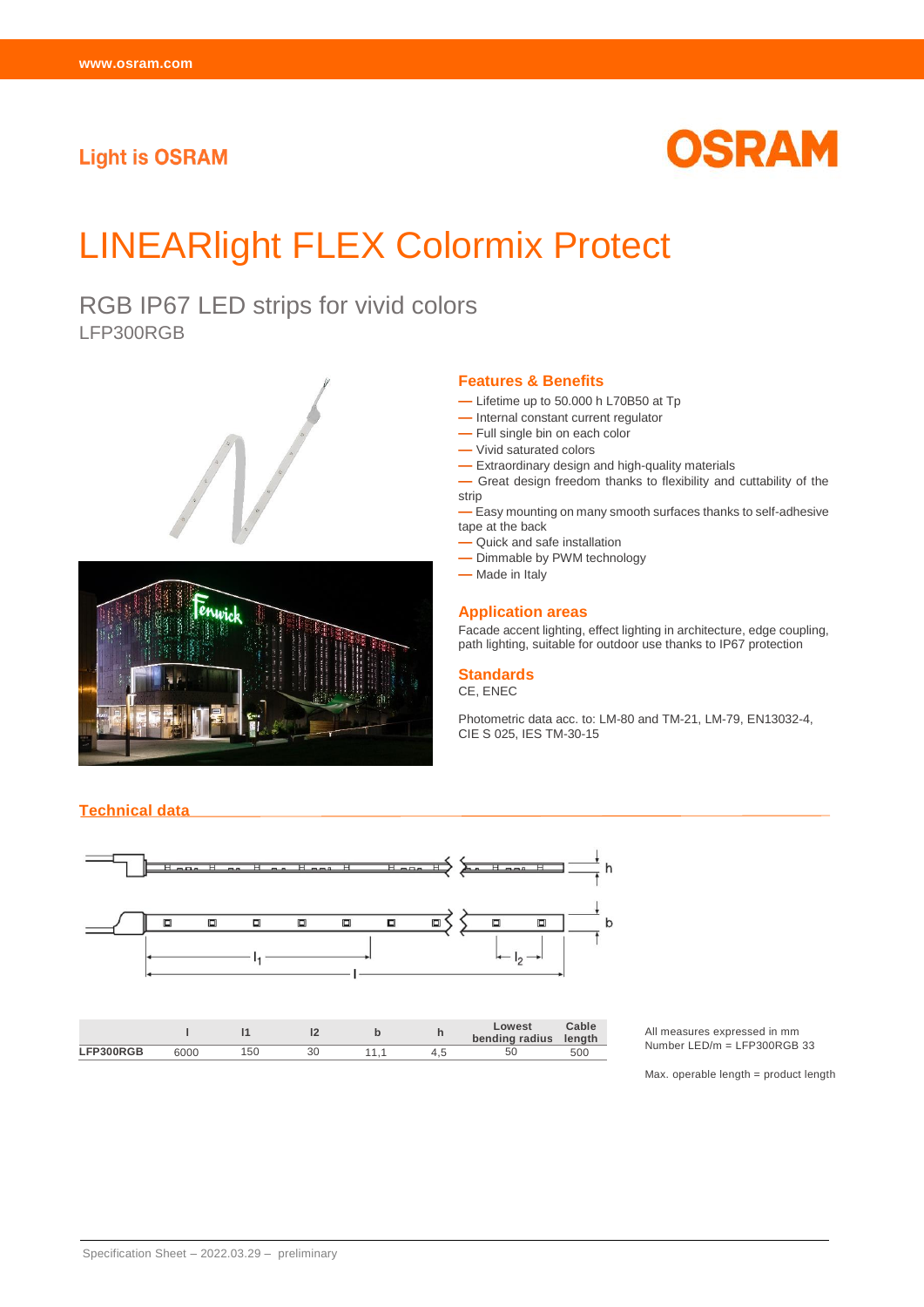| <b>Nominal Voltage</b>                    | 24.0 V                 |
|-------------------------------------------|------------------------|
| Reverse voltage protection up to          | 25.0 V                 |
| Temperature range in operation @ Tc point | LFP300RGB: $-20+70$ °C |
| <b>Storage Temperature</b>                | $-40. +85$ °C          |
|                                           |                        |



Beam Angle 120°

## **Technical data**

|                   |                        | <b>Luminous Flux</b><br>per meter Im/m | <b>Power</b><br>W/m | <b>Current</b><br>A/m | <b>Luminous Efficacy</b><br>Im/W  |             | <b>Performance</b><br>Temp. Tp °C | Length<br>m |
|-------------------|------------------------|----------------------------------------|---------------------|-----------------------|-----------------------------------|-------------|-----------------------------------|-------------|
| LFP300RGB-G5-06 C | 300                    |                                        | 7.9                 | 0,3                   | 38                                |             | 35                                | 6000        |
|                   |                        |                                        |                     |                       |                                   |             |                                   |             |
| LFP300RGB-G5-06 C | Dom. $\lambda$<br>(nm) | <b>Luminous Flux</b><br>per meter Im/m |                     | <b>Power</b><br>W/m   | <b>Performance</b><br>Temp. Tp °C | Length<br>m |                                   |             |
| R                 | 620                    | 91                                     |                     | 3.2                   | 35                                | 6000        |                                   |             |
| G                 | 530                    | 178                                    |                     | 2.4                   | 35                                | 6000        |                                   |             |
| B                 | 470                    | 31                                     |                     | 2.3                   | 35                                | 6000        |                                   |             |
|                   |                        |                                        |                     |                       |                                   |             |                                   |             |

# **Color output data**

### **LFP300RGB-G5-06 C**



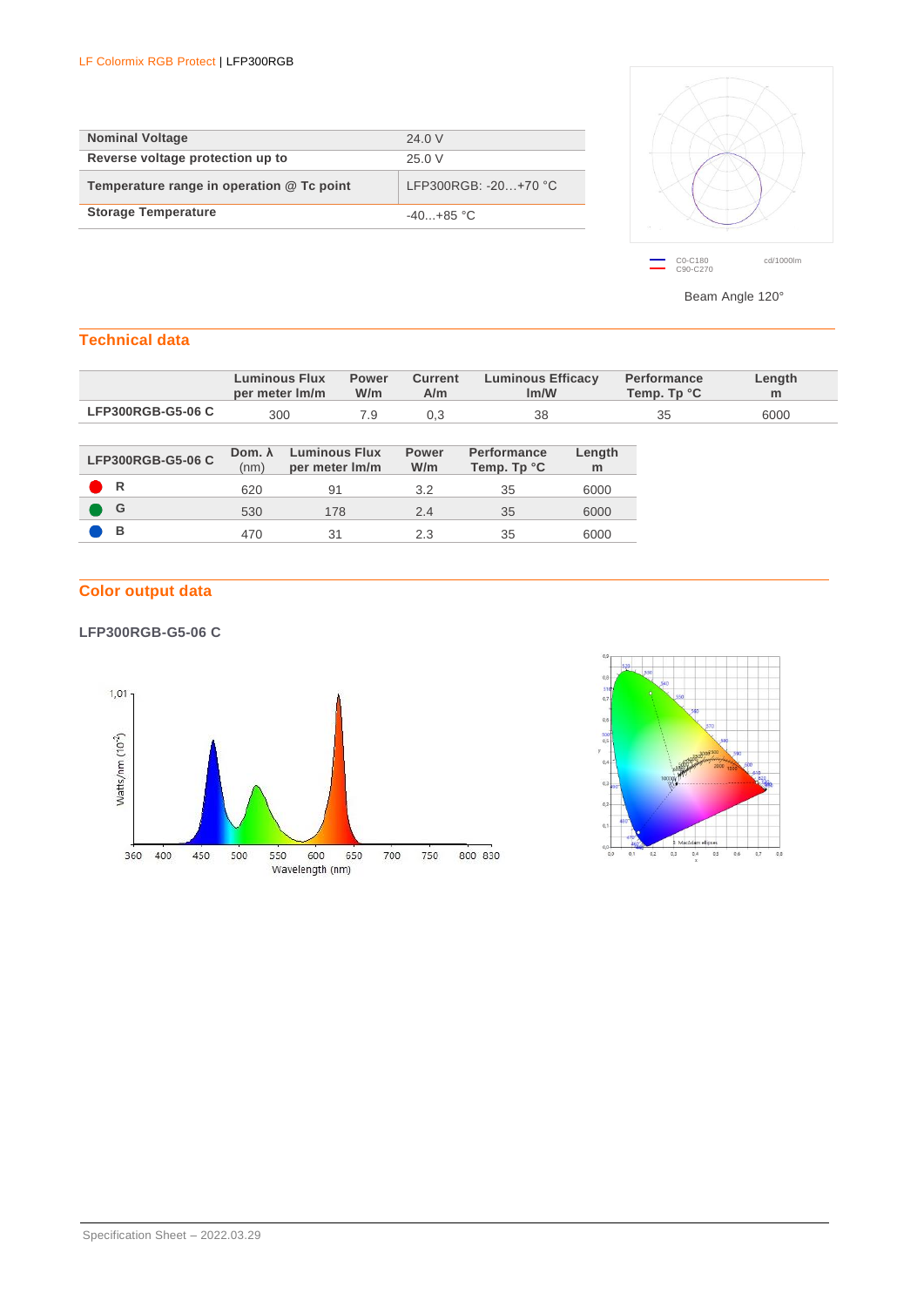#### LF Colormix RGB Protect | LFP300RGB

#### **Order Code**

| <b>Product description</b> | <b>Product code</b> | <b>EAN10 Package content</b> |
|----------------------------|---------------------|------------------------------|
| <b>LFP300RGB-G5-06 C</b>   | 4062172283540       | 1x LED strip with connector  |

#### **Tracks System compatibility**

**The table reports the maximum recommended ambient temperature for each listed track in combination with LFP300RGB, in case of surface or recessed mounting. In these conditions the expected Tc of LED strip is the maximum allowed.**

|                   |                   |                             |                              | ,,,,,,,,,<br><b>SURFACE</b><br><b>MOUNTING</b> | <b>RECESSED</b><br><b>MOUNTING</b> |
|-------------------|-------------------|-----------------------------|------------------------------|------------------------------------------------|------------------------------------|
|                   |                   |                             |                              | LFP300RGB-G5-06-C                              | LFP300RGB-G5-06-C                  |
| <b>Track Type</b> |                   | <b>Product description</b>  | <b>Product code</b><br>(EAN) | T Amb. °C                                      | T Amb. °C                          |
|                   | Slim Track        | <b>LTS-2000</b>             | 4062172207300                | 50                                             | 50                                 |
|                   | Slim Track        | <b>FX-QMS-G1-TU15H6-300</b> | 4052899448865                | 50                                             | 50                                 |
|                   | Slim Track        | FX-QMS-G1-TU15H6W3-300      | 4052899448889                | 50                                             | 50                                 |
|                   | <b>Slim Track</b> | FX-QMS-G1-TU16H12-300       | 4052899448964                | 50                                             | 50                                 |
| ł<br>Ş            | Slim Track        | FX-QMS-G1-TU16H12W3-300     | 4052899448988                | 50                                             | 50                                 |
| ę<br>V            | Slim Track        | FX-QMS-G1-TR19H16-300       | 4052899449008                | 50                                             | 50                                 |
| Ţ                 | Slim Track        | FX-QMS-G1-TU16H12LS-300     | 4052899449046                | 50                                             | 50                                 |
| $\mathbb{Z}^2$    | Slim Track        | FX-QMS-G1-T45D19H19-300     | 4052899448667                | 50                                             | 50                                 |
| <u>Tak</u>        | <b>Wide Track</b> | FX-QMW-G1-TK30D46H27-300    | 4052899448827                | 50                                             | 50                                 |
| ਜੂਦ ਬਾਦ ਬ੍ਰ       | <b>Wide Track</b> | FX-QMW-G1-TU26H8-300        | 4052899448643                | 50                                             | 50                                 |
| 52.52.52          | <b>Wide Track</b> | FX-QMW-G1-TU26H25W10-300    | 4052899448773                | 50                                             | 50                                 |
| peren             | Vide Track        | FX-QMW-G1-TU26H25W2-300     | 4052899448841                | 50                                             | 50                                 |
| <b>RRRS</b>       | <b>Wide Track</b> | FX-QMW-G1-TU26H25-300       | 4052899448803                | 50                                             | 50                                 |

**Note:** the table is for application evaluation only; always ensure that Tc do not exceed the maximum allowed value.

For further information please write to [support-ds@osram.com](mailto:support-ds@osram.com) or consult our Flex Configurator at www.osram.com/flex-configurator

#### Accessories

| <b>Product Type</b> |                | <b>Product description</b>                  | <b>Product code (EAN10)</b> | <b>EAN10 Package content</b> |  |
|---------------------|----------------|---------------------------------------------|-----------------------------|------------------------------|--|
|                     | Silicon clip   | LF-CLIPFIXTUREPROTECT                       | 4008321644749               | 50x clips                    |  |
|                     | End Cap        | LF-ENDCAP<br><b>CONNECTSYSTEMPROTECT</b>    | 4062172016438               | 10x end caps                 |  |
| <b>SMITH</b>        | Connector IP67 | LF-4PIN CONNECTSYSTEM<br><b>PROTECT</b>     | 4062172016490               | 10x protected connectors     |  |
| $-$                 | Jumper IP67    | <b>LF-4 CONNECTSYSTEM</b><br><b>PROTECT</b> | 4062172016452               | 10x protected jumpers        |  |